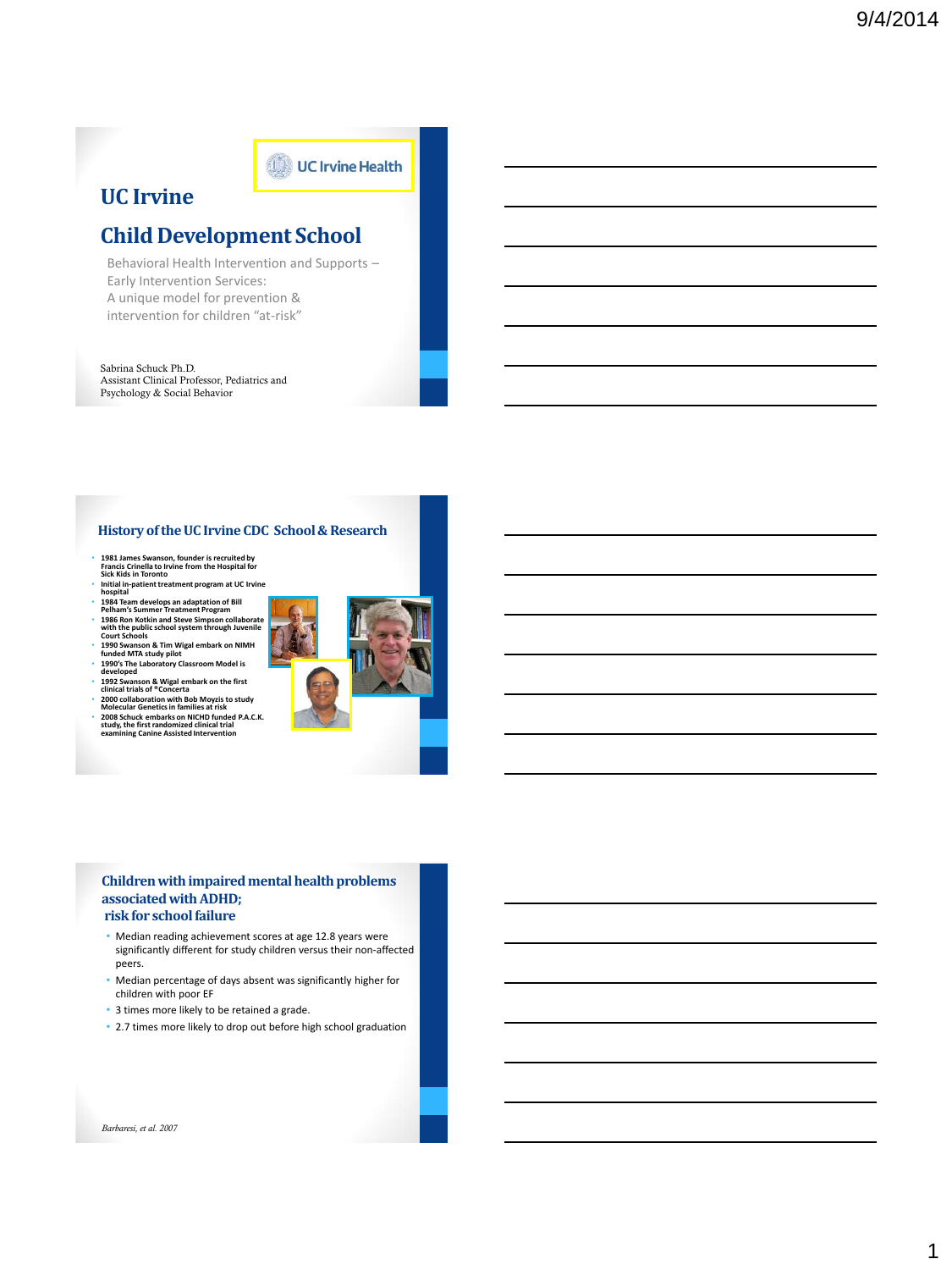# Current Funding Model

#### • Fee-for-service

• Fees associated with the delivery of the school-based behavioral health program and those fees associated with the delivery of the educational services of the program are the responsibility of the families

• Private Insurance

• Some families are able to recoup the behavioral health fee (approximately \$93 per day of service) through reimbursement by private insurance.

- Educational fees (approximately \$26 per day) are not reimbursable.
- Donor supported financial assistance

#### • Approximately 20% of families qualify for all or partial financial assistance which is provided through generous gifts of community donors.

#### • MHSA participants

• Approximately 20% more families who qualify for free & reduced lunch are funded through funds from the Mental Healthcare Service Act.

### **Mission**

**Provide education in a safe environment in which every child is able to reach his or her social, emotional and academic potential**

### **Goal**

**Help return children to the most appropriate educational setting as quickly as is clinically and ethically possible**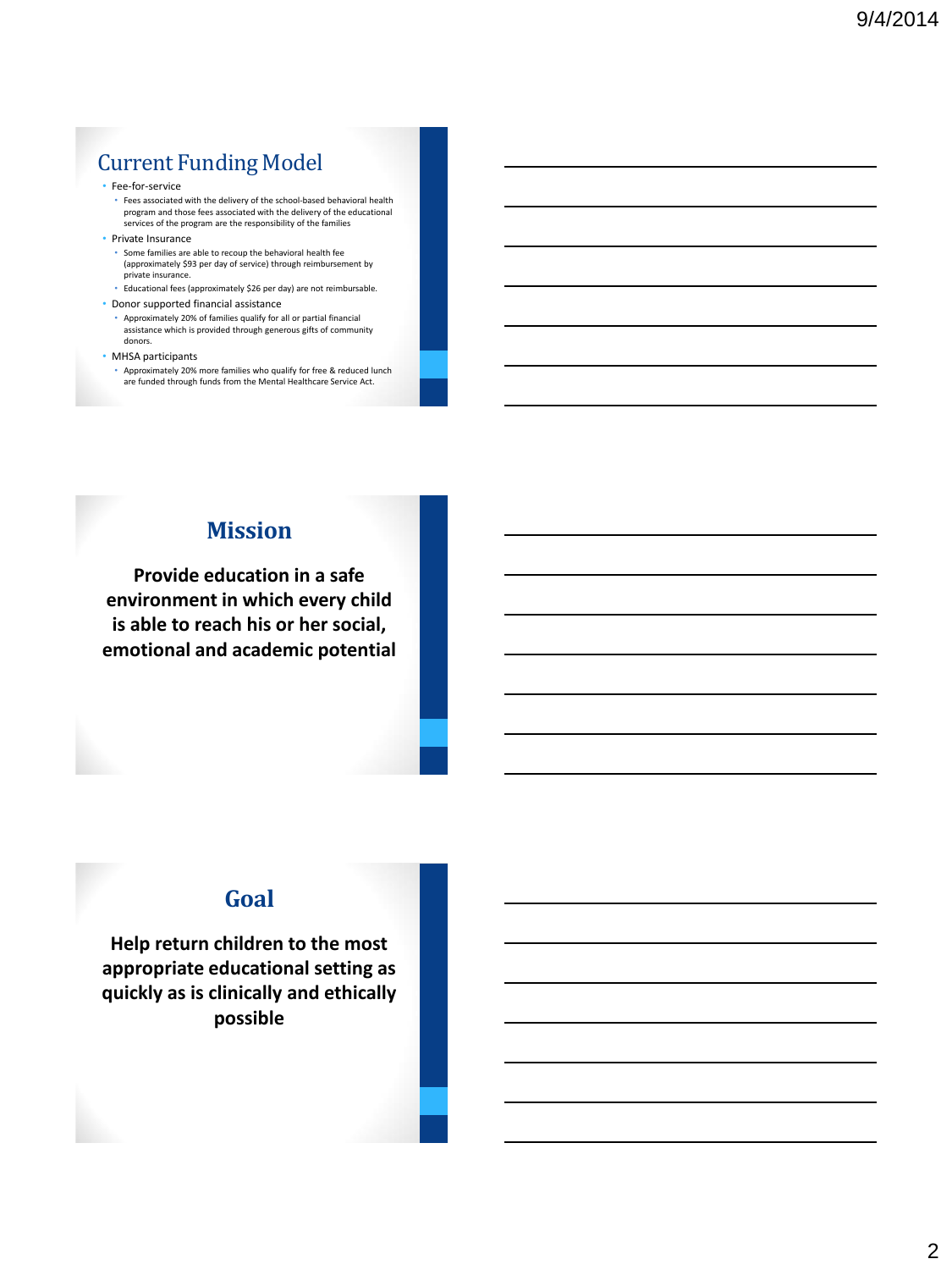



**UC Irvine Child Development Center School Program**



- **School-based behavioral health program for children and families** • **Provides a multi-**
- **modal treatment approach**
- **Targets the "reward pathway" through implementing a token system supported by cognitive behavioral interventions.**

**UC Irvine North Campus at 19262 Jamboree Road, Irvine CA 92612**

# Referral & Admission

- Families are referred by local schools, physicians, and mental health professionals.
- Rigorous and extensive psychoeducational screening process in efforts to ensure the program is therapeutically and educationally suited to the applicants' individual needs and the needs of the family.
- A medical diagnosis is not required for admissions.
- An educational designation is not required for admissions.
- Admission is based *solely on appropriateness of clinical and educational fit* as determined by functional impairment in the current setting, parent commitment to participation and the safety of the child and children enrolled.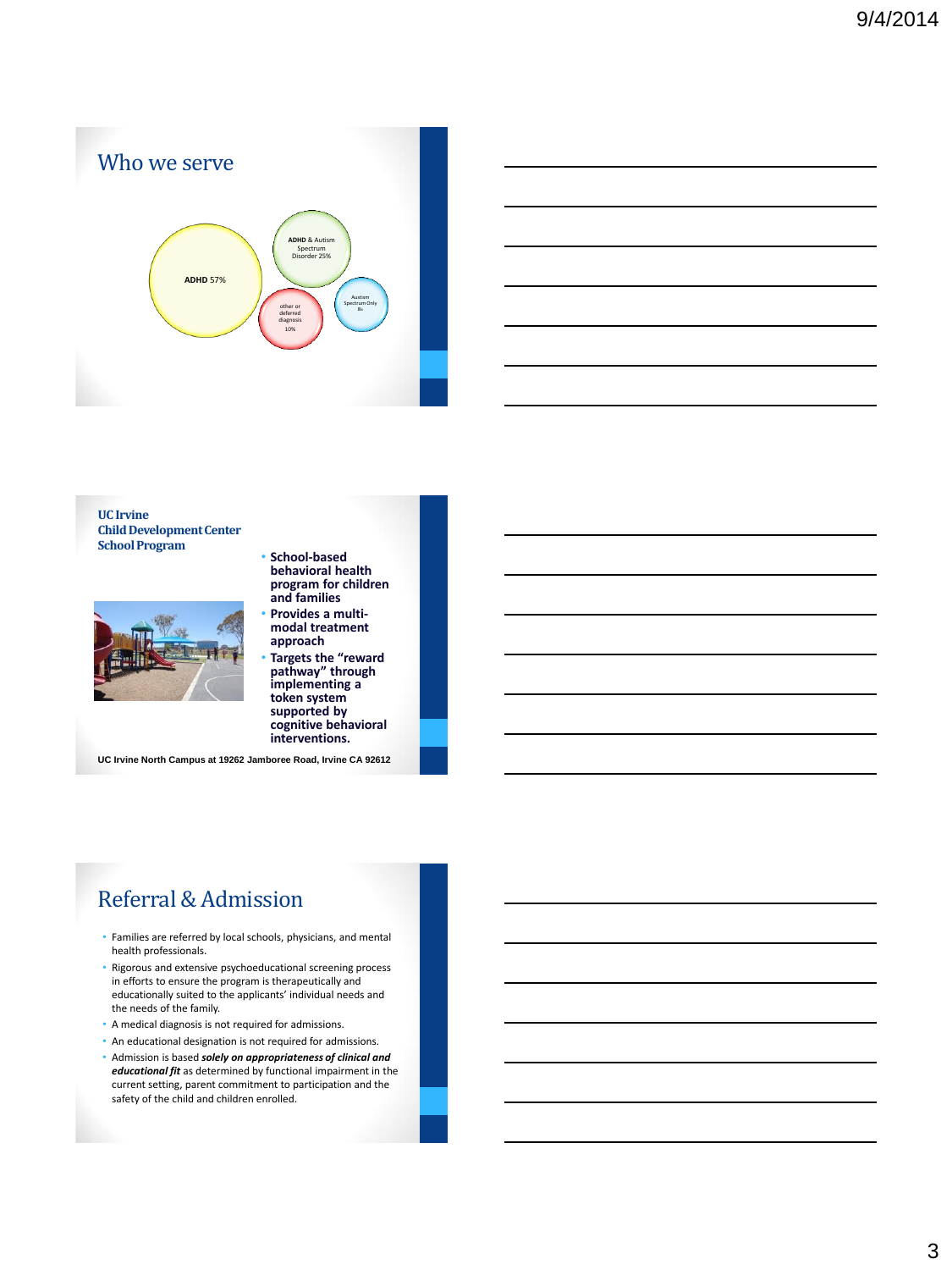# Demographics Served

- The overall program currently serves approximately 80 children each year in grades 1 through 7
- The MHSA contract provided these services for approximately 28 of these children in fiscal year 2013-14.
- Children must be able to functionally communicate in English.
- Parent support and therapy is available in both English and Spanish. Additionally, we currently provide translation services in Farsi.

### Ethnicities Served

| HCA '13-'14 Fiscal Year             |                         |
|-------------------------------------|-------------------------|
| Hispanic, Latino, or Spanish Origin | 12                      |
| <b>Black or African American</b>    | $\mathbf{1}$            |
| <b>Native Hawaiian</b>              | $\mathbf{1}$            |
| <b>White or Caucasian</b>           | 11                      |
| Other                               | $\overline{\mathbf{3}}$ |
| total                               | 28                      |
|                                     |                         |
| SCHOOL '13-'14 Fiscal Year          |                         |
| Hispanic, Latino, or Spanish Origin | 19                      |
| Asian                               | $\overline{\mathbf{3}}$ |
| <b>Black or African American</b>    | $\overline{1}$          |
| Native Hawaiian                     | $\mathbf{1}$            |
| <b>White or Caucasian</b>           | 69                      |
| Other                               | 6                       |
| decline to state                    | $\overline{2}$          |
| unknown                             | $\overline{2}$          |
| total                               | 103                     |
|                                     |                         |
|                                     |                         |
|                                     |                         |
|                                     |                         |

## Service Gaps in Community

- Children with mental health disorders do not automatically qualify for special education services.
- 504 plan accommodations are often either under-utilized or parents are not familiar/trained to work with their child's school to ensure they are being implemented.
- Even when a child does qualify for an Individualized Educational Plan, behaviors often make it extremely difficult for the schools to carry out that plan.
- Schools do not require parent training specifically aimed to assist parents in managing home behavior or supporting school behavior.
- Parent training combined with behavioral treatment strategies and social skills training is empirically found to be best practice
- The UC Irvine Child Development School provides those services seamlessly in one program. We know of no other program that delivers this intensity and combination of services.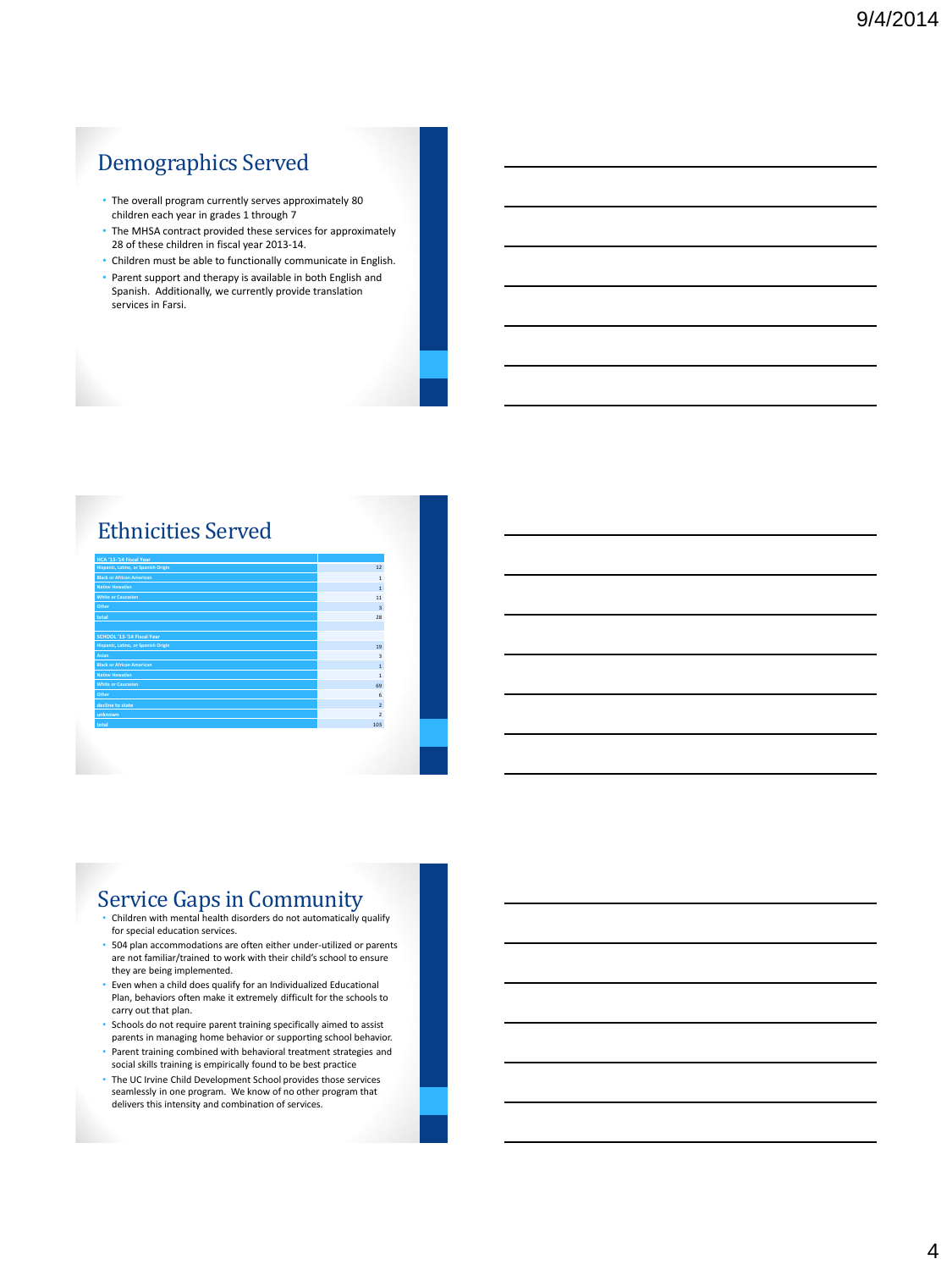# **Key Components**

**Key Components** • **Universal Classroom Token System supported** 

- **by**
	- **Parent Training**
	- **Multiple Family Groups**
	- **Intense Social**
	- **Skills Training** • **Case Management**
	- **Transition Support**



# Methodology & Outcomes instruments

#### • **Screening & Intake**

- Social Skills Improvement System Parent Ratings Disruptive Behavior Stress Index
- Parent Stress Index<br>• Strengths & Weakne
- Strengths & Weaknesses of Attention (SWAN) Rating Scale (Swanson)
- Sleep Quality Questionnaire • Physical Activity Questionnaire
- Family/Child Health History Questionnaire
- Psychosocial Interview with Parent
- Community Teacher Rating of Target Behaviors

#### • **Daily**

- Record of disruptive behaviors
- **Semi-monthly** Record of community identified
- target behavior progress • **Tri-annually**
- Dynamic Indicators of Basic Early Literacy Skills • Direct Behavioral Observation of community identified target behaviors
- SWAN, parent and teacher rating scale
- 'Fitnessgram', Health & Wellness screening
- **Entry & End of Academic Year**
- Same as above Test or Word Reading Efficiency
- **Follow-Up** • 6 month Phone Interview
- 12 month Phone Interview

# Program Objectives & Progress

- Our objective is to bring high quality, cutting edge strategies to children and families adversely affected by ADHD and related disorders and to expand our services to include those children in early adolescence
- For 2013-14, given a new larger facility, our goal was to expand our services to approximately 20% more families from the 60 enrolled in 2012-13
- In 2013-14 we enrolled 81 families-exceeding our target
- Our objective in the coming year will be able to enroll up to 90 families
- We believe we are on track to successfully serve this number of children and families in the current facility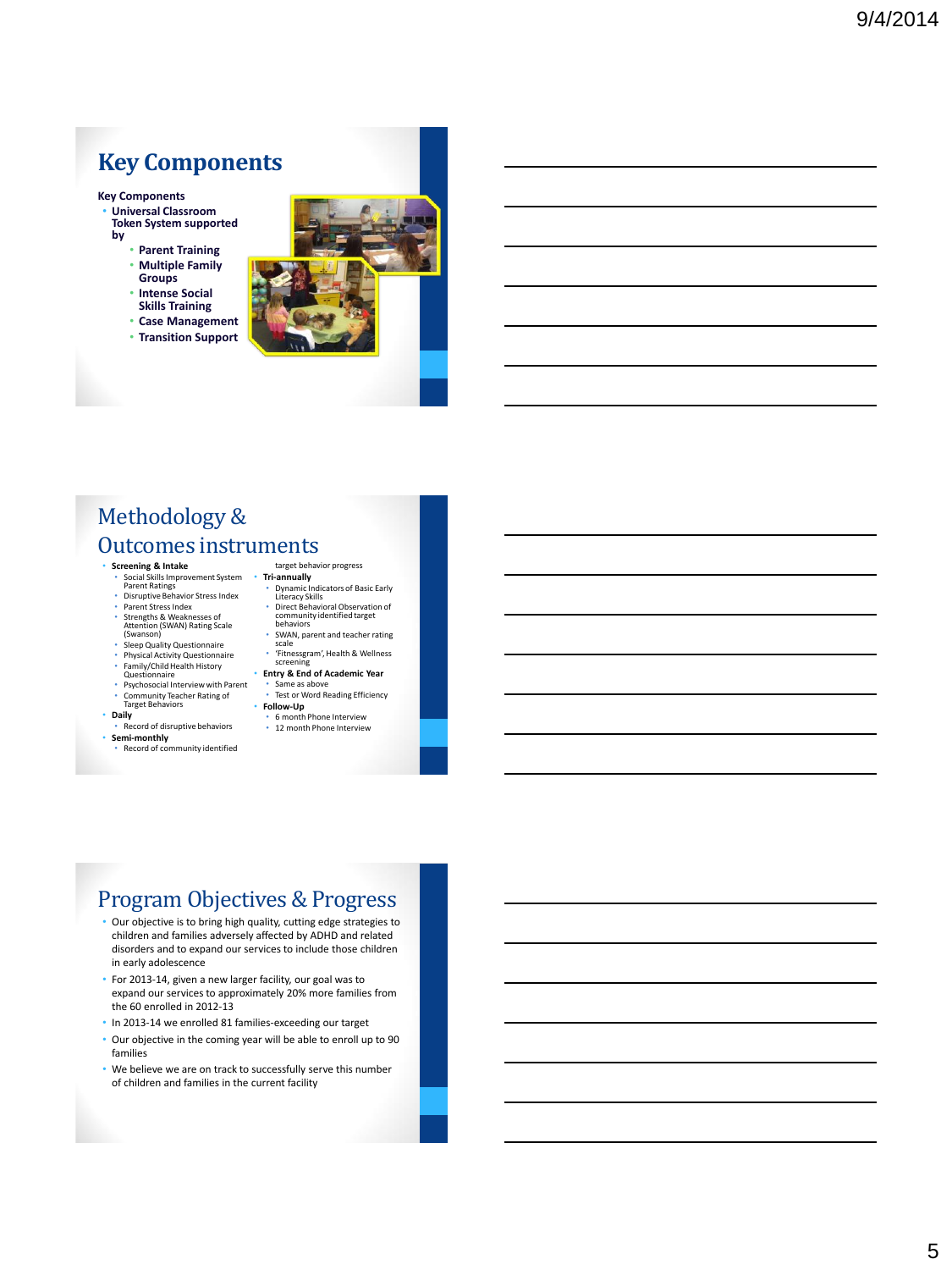# Challenges

- Extremely labor intensive
- Requires a great deal of physical space
- Time-consuming to build a 'Measurable Outcomes' database and infrastructure to support the systematic measurement of response to intervention
- MHSA supported families present new barriers to treatment not as frequently encountered previously
	- Transportation
	- School meals
	- Increased risk for parent psychopathology interfering with treatment compliance
	- Substance abuse recidivism
	- homelessness

# Most Important

- We know we change lives
- Our objective in the next 3 years is to more effectively translate the successes of our children and families to the community through scholarly analysis of the outcomes measures we obtain from all families
	- Post-doctoral scholar managing the MHSA sponsored data
	- Currently forming formal partnership between the UCI School of Medicine and UCI School of Education, to provide pre-doctoral candidate involvement in data analysis
	- Recently secured 5 new Academic Assistant Specialist positions to staff the 'Measurable Outcomes' infrastructure for the entire program

### Success Story

• C.O. entered the program in 2nd grade and recently transitioned to him home public school in the Tustin Unified School District with 504 Accommodations. His mother, grandmother, and father all participated in the Introduction to Parenting Techniques course. Additionally, his mother, a single working parent, regularly attended the Multiple Family Groups and individual meetings with the family Community Health Manager. C.O. presented with significant challenges at school and at home. His mother will talk about her experiences and how he responded to the program.